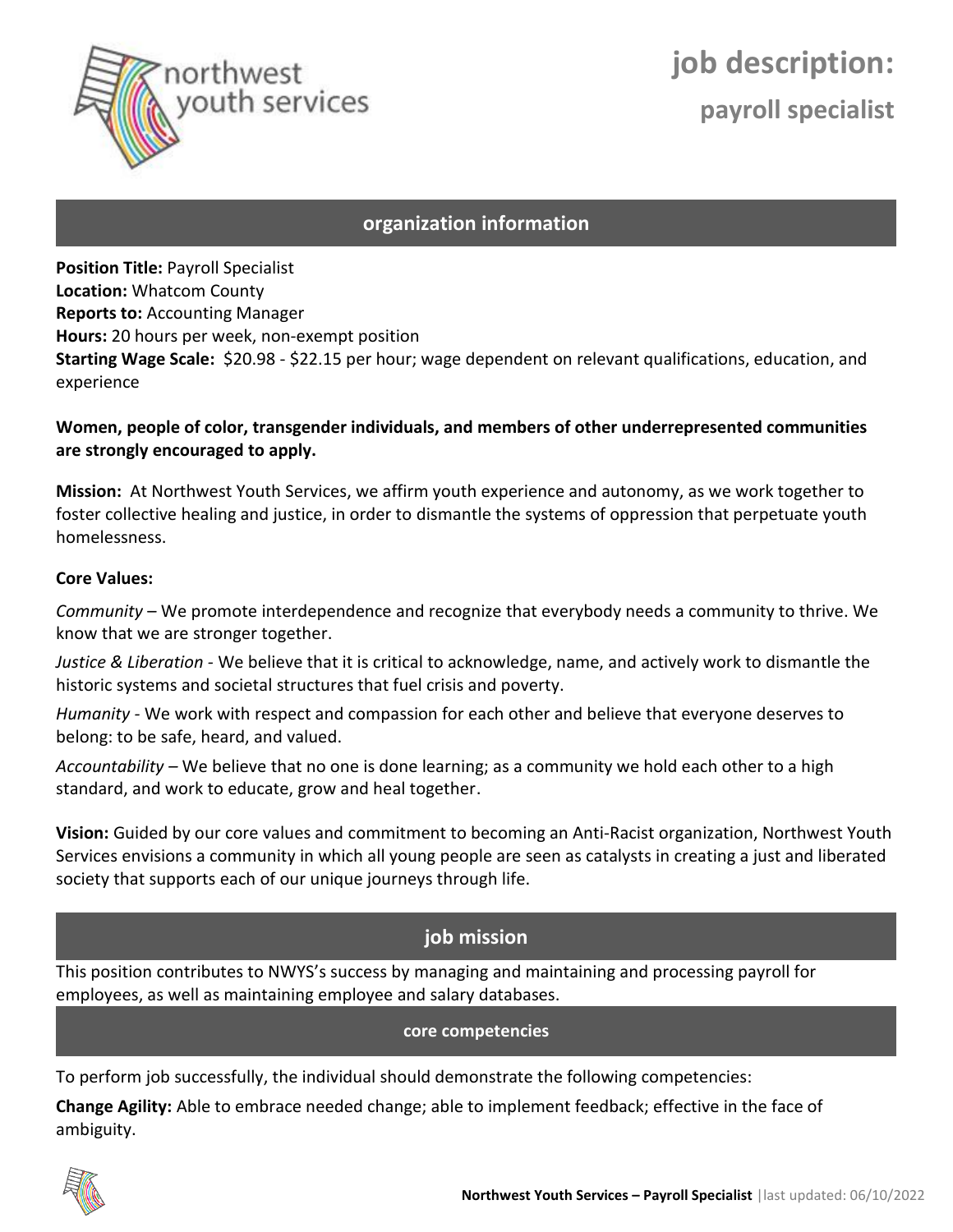**Integrity:** Must be honest and take responsibility for actions.

**Positive Impact:** Have a passion for Northwest Youth Services' mission and vision; displays a positive attitude. **Learning Agility:** Seeks to improve knowledge, skills, and abilities in related service areas.

**Creativity:** Resourceful in finding ways to improve and advocate for change when necessary.

**Active Listening:** Ability to effectively work independently and in partnership with team members; ability to communicate effectively with others.

**Informal Communication:** Articulate ideas clearly and organize ideas effectively.

**Self-Objectivity:** Know personal strengths and limitations; open to and seeks feedback for self-improvement**. Organizational Knowledge:** Understands operational procedures; demonstrates an in-depth understanding of what the organization does.

**Initiative:** Proactive; takes action without being prompted.

**Team Player:** Effectively partner with people across the organization.

**High Standards:** Demand quality and continuous improvement.

**Composure:** Show patience; respond calmly to stressful circumstances.

**Sensitivity:** Communicates empathy and respect of individuals; ability to be appreciative of diversity.

## **key responsibilities**

#### **Finance:**

- Carry out fiscal operations according to generally accepted accounting procedures and audit requirements;
- Responsible for duties related to computerized general ledger system, use of payroll software system and maintaining all payroll operations according to company policies and procedures
- Process and maintain payroll information by entering, calculating, and verifying data with the use of organization payroll and accounting software
- In partnership with HR, maintain and update payroll records by entering any changes to employee information or benefits such as job title or salary changes, FTE changes, and deductions
- In partnership with the finance team, maintain and update budgeted FTE allocations for each staff and communicate with service teams to ensure timecard hours are recorded correctly
- Answering any employee payroll queries
- Checking timecards for accuracy and completeness
- Research any payroll discrepancies and work with finance and service teams to resolve issues prior to payroll processing.
- Entering processed data into spreadsheets and accounting software
- Assist staff with ADP direct deposit enrollment
- Handling paper checks for distribution
- Processing manual paychecks for distribution as needed
- Processing wage garnishments
- Processing and issuing W-2 forms to employees
- Prepare reports that include summaries of earnings, tax deductions, paid and unpaid leave, employer taxes, retirement, and other employee payroll benefits according to audit recordkeeping requirements
- Attends Finance Team meetings and participates in pillar and budget planning
- Assist in providing accurate and timely reports as required
- Maintain and update the Fiscal Procedures Manual as necessary
- Keep supervisor informed of issues and concerns related to program, staff, and youth
- Follows Agency policies and procedures, RCW's, WAC's, and other applicable external regulations

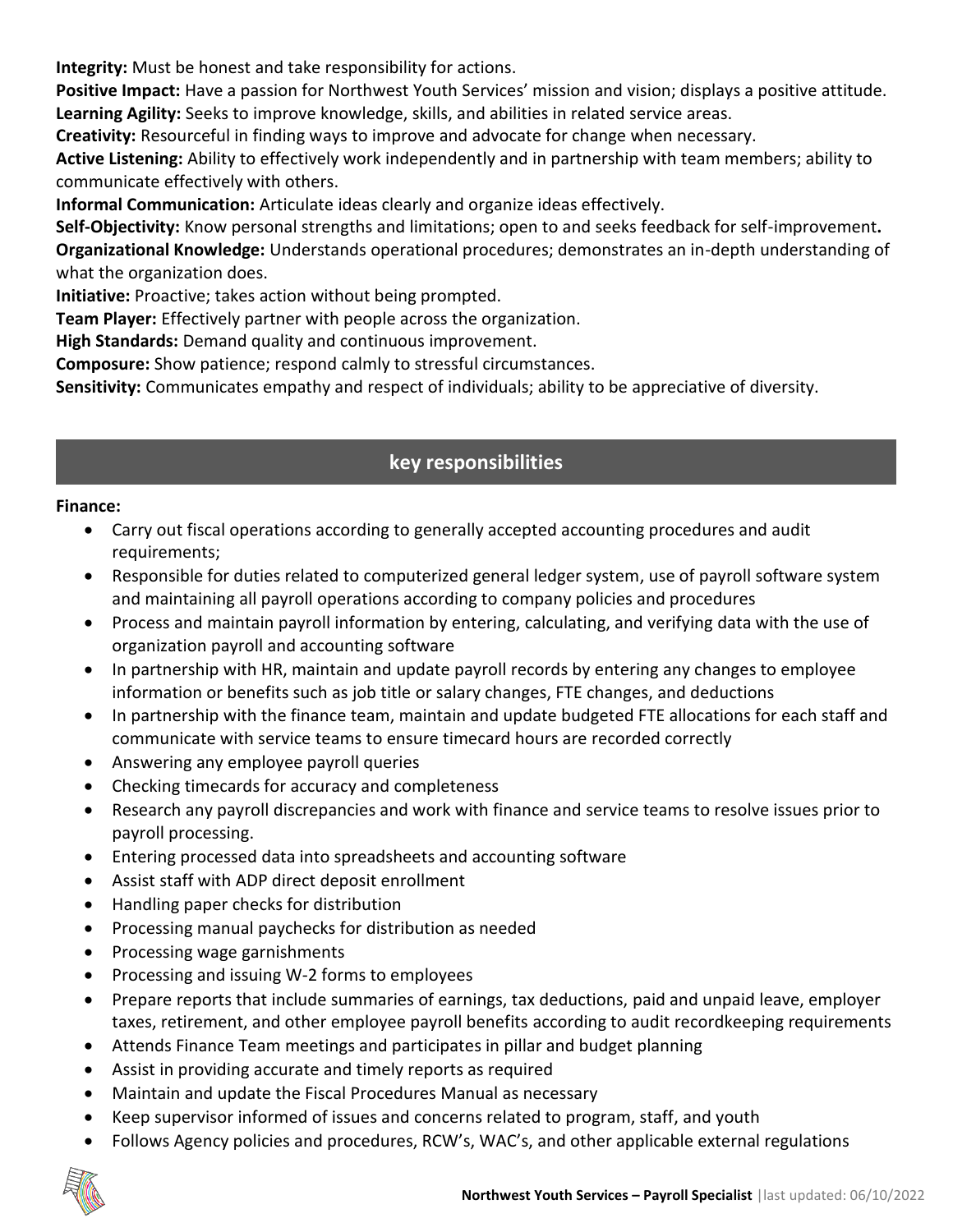- Represent the Agency in a positive and professional manner
- Pursue training and skills pertinent to the position
- Other duties as assigned.

#### **Benefits:**

- Assist Human Resources with related ADP/Payroll Service Functions;
- Provide assistance with COBRA, Disability, Workers Compensation, Unemployment, FMLA, and Washington State Paid Family Medical Leave program (WPFML) in support of Director of Human Resources; and Maintain the highest level of confidentiality with employee information and files;
- Other duties as assigned

**The physical demands described here are representative of those that must be met by an employee to successfully perform essential functions of this job.** Reasonable accommodations may be made to enable individuals with disabilities to perform the essential functions. The employee must occasionally lift and/or move up to 50 pounds. Specific vision abilities required by this job include close vision, distance vision, and depth perception. While performing these job duties, the employee is regularly required to listen to others and provide verbal feedback. The employee is required to frequently sit for extended periods of time, stand, walk, climb, or balance.

### **qualifications**

#### **Minimum Qualifications:**

- Bachelor's degree in related field, or a minimum of three years' experience with finance, accounting, payroll, and benefit support;
- Demonstrated experience, including use and knowledge of payroll systems such as ADP or other electronic payroll system;
- Must be 21 years of age or older;
- Knowledge of Office software including Word, Excel, Access, Outlook;
- Strong organizational and mathematical skills;
- Ability to maintain confidentiality regarding financial matters;
- Excellent knowledge of word processing tools and spreadsheets;
- Great attention to detail;
- Requires proof of full COVID-19 vaccination (may consider accommodation for medical or religious reasons); and
- Must pass background checks.

Required within first 30 days of employment:

- CPR/First Aid/Bloodborne pathogens certifications required;
- Must have a negative TB test; and
- Full understanding of the CPS reporting requirements.

#### **Preferred Qualifications:**

- Experience managing payroll for a company with 20+ employees;
- Bachelor's degree in finance or related field;